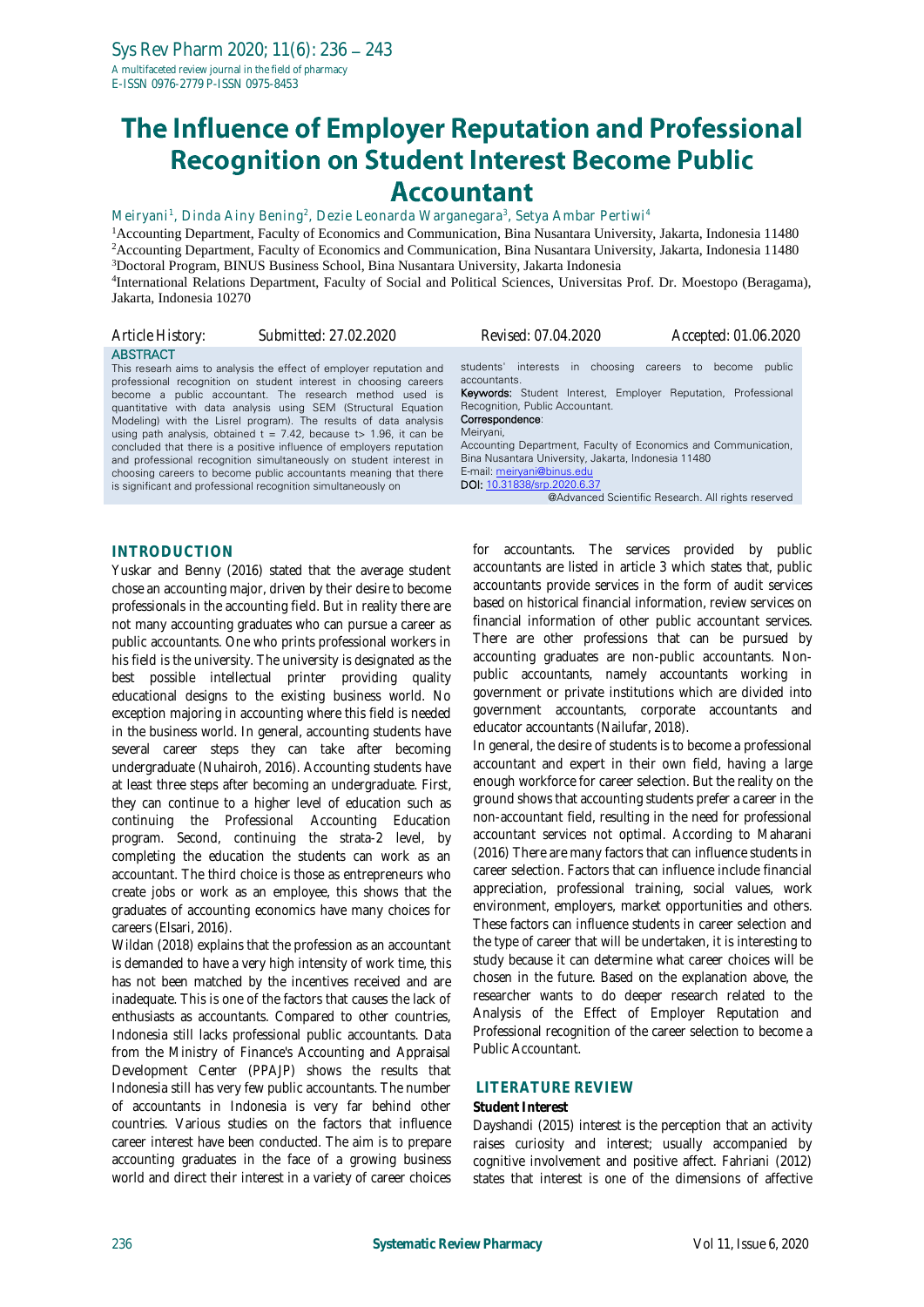aspects that plays a lot in a person's life. Affective aspects are aspects that identify the feeling dimensions of emotional awareness, disposition, and will that affect one's thoughts and actions. Labor market considerations are measured on a Likert scale of 1-5 where labor market considerations are proxied by four questions from questionnaires adjusted by researchers related to research related to career interests to become public accountants. Budiamin (2016) interest is defined as the will, desire and liking. Interest is something personal and related to attitude. Interests and attitudes are the basis for prejudice, and interest is also important in making decisions. Interest can cause people to be active in doing something that interests them.

Interest is a source of motivation that encourages people to do what they want if they are free to choose. Interest (Interest) is a position or tendency, or a feeling of ongoing reaction that continues to dominate a person's attention so that makes him more selective about the object of interest. Slameto (2016) interest is a feeling of preferability and a sense of interest in a thing or activity, without anyone asking. Interest is basically the acceptance of a relationship between oneself and something outside of oneself. The stronger or closer the relationship, the greater the interest. Holland (2016) says, interest is the tendency of high hearts towards something. Walgito (2015) interest is a condition where someone pays attention and is accompanied by a desire to know, study and prove further. Interest is very functional for humans because it can lead someone to achieve his life goals, so that it can bring people to things that are considered unnecessary to be beneficial in themselves because of the emergence of awareness to meet their needs without burdening others (Walgito, 2015). Public accounting is someone who has obtained permission to provide services as regulated in the Public Accountants Act (Law Number 5 of 2011). Law Number 5 of 2011 Article 5 states that public accountants must have permission granted by the Minister. Permits granted are valid for five years from the date of stipulation and can be extended.

# **Employer Reputation**

Employer reputation in general can be defined as a picture or representation of an organization that can be seen by all the company's stakeholders (Fombrun, 1966). Based on Law Number 13 Year 2003 regarding Manpower Article 1, the employer is an individual, entrepreneur, legal entity, or other bodies that employ workers by paying wages or other forms of remuneration. Entrepreneur is a person who is an individual, a partnership or a legal entity that independently runs his own company, a person or an individual or legal entity that independently operates a company not his, an individual, an association or a legal entity that is in Indonesia representing the company as referred to in letters a and b domiciled in the territory of Indonesia. Company is any form of business that is a legal entity or not, owned by an individual, an association or a legal entity, both private and state owned by employing workers / laborers by paying wages or compensation in other forms. Social businesses and other businesses that have management and employ others by paying wages or other forms of compensation (Pambudi, 2016). Dick, Chakravarty and Beihal (2013)

through their research put forward evidence that the company's reputation directly shapes customer trust in the product or service of the company concerned so that it will influence customers in making choices.

Brown and Dacin (2012) state that a company's reputation is very important from the customer's point of view to give an idea of the quality of the product or service produced. Sulivan (2018) further proved that the reputation of the company in the customer's perspective can be used as a guarantee for customers to assess the quality of products or services provided by the company. Herbig Milewicz and Golden (2014) stated that the company's reputation can be seen from the company's competence and its superiority compared to other competing companies. While Moorman and Miner (2017) prove that the company's maximum success can be achieved if the company focuses on its core business because this focus will show its core competencies so as to make customers trust the company's expertise reflected in knowledge and the company's experience in the business he has lived. Based on the things that have been said by the researchers above, it can be concluded that the indicators of employer reputation that can be used in this study are: (1) employer competence, (2) employer excellence. (3) consumer confidence in employers, (4) employer experience. The employer's reputation in general can be defined as an image or reputation of an organization that can be seen by all the business interests of the company (Fomburn, 2016). This picture is influenced by past actions and future prospects related to the organization. The reputation of the employer or the reputation of the company that made the recruitment is a matter of much attention to someone in choosing a career because it is related to career development (Ching, 2015).

By working in a company with a good reputation or having a higher perspective, a person tends to feel he has a higher status compared to people who work in companies with a lower reputation. it can also increase one's confidence that by working in a company with a good reputation, he already has a good stock in building his career. The better the reputation of the employer will usually be more interested in job seekers to choose to work in that place. In this case public accounting firm where KAP is a place for public accountants to work.

The public accounting firm in Indonesia is one of the most prominent offices among other offices (non KAP) and is highly considered, especially by graduates majoring in accounting. That is because the public accounting firm is the most ideal place of work and is most in line with the educational background it undergoes. The more public accounting firms are found compared to other offices in the eyes of students, the more attractive it will be for students to determine the career selection to become a public accountant.

## **Professional Recognition**

Professional recognition includes matters relating to the recognition of an achievement and achievement carried out at work. Professional recognition can also be referred to as an award that is not in the form of finance by gaining recognition for achievements or achievements, someone will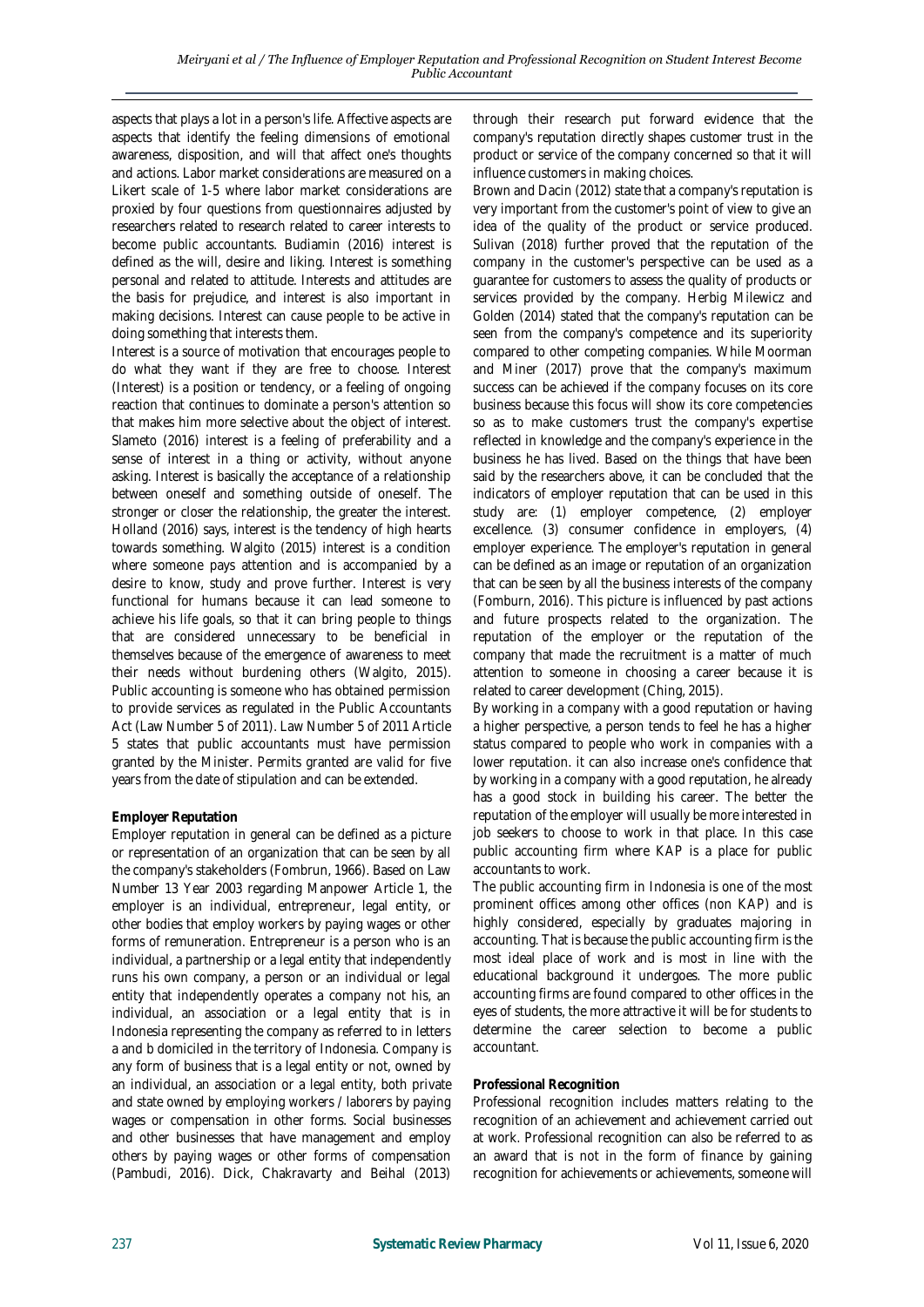be motivated to continue to maintain and even increase their achievements (Anderson, 2015). That way this factor can enhance the development of a company or individual. Stolle (2016), in choosing a career to become a public accountant the students see and consider professional recognition. This indicates that in choosing a job or career, students not only aim to seek financial rewards, but also seek rewards in the form of recognition of achievements and also opportunities for self-development. Indicators that exist in professional recognition include the opportunity to develop themselves, recognition of achievement, and opportunities for promotion, and require certain expertise to achieve success. Students consider the public accounting profession to recognize more achievements and provide more opportunities to develop compared to the corporate accountant profession (Stolle, 2016). Similarly, research conducted by Rahayu (2015) found that students assumed that public accountants and internal accountants provided many opportunities to develop. However, the results of Wijayanti's research (2017) show that students do not consider professional recognition in choosing the accountant profession because they assume all professions or jobs must provide professional recognition, so this factor does not affect students in choosing careers as accountants.

A student in planning his career certainly has considerations or factors that influence in determining the profession to be chosen. Factors that influence students in the choice of the public accounting profession are the focus of research that will be reviewed by researchers. Asmoro (2016) states that accounting student career choices are influenced by several factors, such as financial rewards or salaries, professional training, professional recognition, and market considerations. Factors that influence student career selection and the type of career they will undertake are interesting things to study because by knowing the career choices that students are interested in, it can be seen why someone chose that career. Financial rewards that can be in the form of salary, wages, or incentives are things that a person considers in choosing a job, especially in the public accounting profession. Public accounting firms have their own way of providing salaries to their auditors (Asmoro, 2016). This payroll difference is based on the number of client projects handled by public accounting firms. If you're lucky, public accountants can get a large salary. However, many also have smaller salaries so new graduates majoring in accounting prefer to become auditor staff in government institutions or companies (Supriyanta, 2015). Most auditors who work in public accounting firms decide to quit their jobs because of the small salary they get. Personal needs are always increasing is not proportional to the salary received. This is the reason that sometimes triggers auditors in a public accounting firm to go out and look for better job opportunities. This is one of the reasons that makes accounting students' interest to pursue a career as a public accountant decrease (Supriyanta, 2015).

## **Student Interest**

Dayshandi (2015) interest is the perception that an activity raises curiosity and interest; usually accompanied by cognitive involvement and positive affect. Fahriani (2012) states that interest is one of the dimensions of affective aspects that plays a lot in a person's life. Affective aspects are aspects that identify the feeling dimensions of emotional awareness, disposition, and will that affect one's thoughts and actions.

## **Employer Reputation**

Employer reputation in general can be defined as a picture or representation of an organization that can be seen by all the company's stakeholders (Fombrun, 1966). This picture is influenced by past actions and future prospects related to the organization. The reputation of the employer or the reputation of the company that made the recruitment is a matter of much attention to someone in career selection because it is related to career development (Ching, 2013). Working in a company with a good reputation or who has a higher prestige, a person tends to feel he has a higher status compared to people who work in companies with lower reputation. This can also increase one's confidence that by working in a company with a good reputation, he already has a good provision in building his career. The better the reputation of the employer, then usually the more interested job seekers to choose to work in that place. In this case public accounting firm where KAP is a place for public accountants to work. The public accounting firm in Indonesia is one of the most prominent offices among other offices (non-KAP) and highly considered, especially by graduates majoring in accounting. That is because the public accounting firm is the most ideal place of work and most suitable for the educational background it has taken. The more prominent the public accounting firm compared to other offices in the eyes of students, the more attractive it will be for students to determine their career choices as public accountants.

#### **RESEARCH HYPOTHESIS**

Based on the description above, a hypothesis can be formulated, which is a temporary conjecture of the problem, namely:

Ho: The reputation of the employer does not affect the interests of students in choosing a career as a public accountant.

H<sub>1</sub>: The reputation of the employer affects the interest of students in choosing careers to become public accountants.

Ho: The professional recognition has no effect on students' interest in choosing a career as a public accountant.

H<sub>2</sub>: The professional recognition effect students' interests in choosing a career as a public accountant.

#### **RESEARCH METHODOLOGY**

In this research the author uses descriptive and verification methods. The type of data used in this study is primary data, that is data obtained directly from predetermined objects. Data collection is done through questionnaires. Sampling in this study was conducted using the Random Sampling Method. This data collection method can be used alone but can also be used by combining two or more methods. The data collection process in this study took the form of interviews, observations, questionnaires and document studies. The data analysis technique used in this research is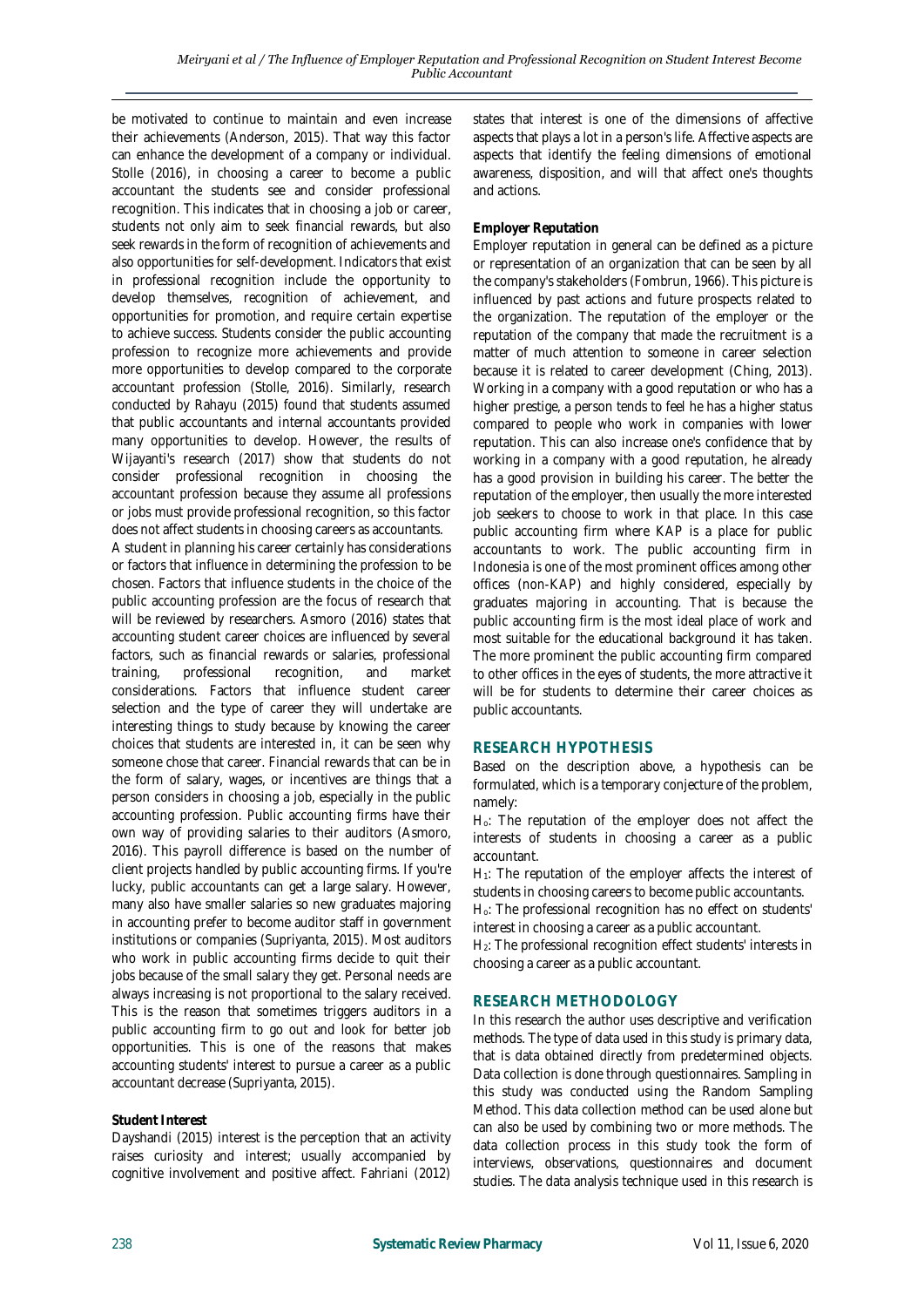quantitative analysis using SEM (Structural Equation Modeling) or structural equation modeling with the Lisrel program. The method in this research is quantitative research.

## **RESULT AND DISCUSSION**

Description of Respondents Descriptions of respondents' profiles according to sex are presented in table 1 as follows:

| Gender |             |           |         |                      |                    |
|--------|-------------|-----------|---------|----------------------|--------------------|
|        |             | Frequency | Percent | <b>Valid Percent</b> | Cumulative Percent |
| Valid  | Laki-laki   | 79        | 55.6    | 55.6                 | 55.6               |
|        | Perempuan63 |           | 44.4    | 44.4                 | 100.0              |
|        | Total       | 142       | 100.0   | 100.0                |                    |

| Table 1: Descriptions of Respondent Profiles by Gender |  |  |
|--------------------------------------------------------|--|--|
|--------------------------------------------------------|--|--|

Source: Results of analysis using SPSS version 23

Based on table 1 sex shows that the number of men is 55.6% greater than the number of women the percentage of 44.4% with the meaning of this study is more dominated by men namely profile description of respondents according to gender.

Descriptive Statistics Results

| Descriptive Statistics   |     |         |         |         |                |
|--------------------------|-----|---------|---------|---------|----------------|
|                          |     | Minimum | Maximum | Mean    | Std. Deviation |
| Employment               | 142 | 8.00    | 24.00   | 16.5000 | 3.41409        |
| Professional Recognition | 142 | 10.00   | 21.00   | 18.6197 | 3.68191        |
| Student Interest         | 142 | 9.00    | 28.00   | 9.0563  | 1.98496        |
| Valid N (listwise)       | 142 |         |         |         |                |

**Table 2:** Descriptive Statistics Test Results

Source: Results of analysis using SPSS version 23

The descriptive statistical test results contained in table 2 using the totals of each variable indicate that:

- 1. Employer Reputation with a total of N respondents of 142 respondents having the lowest total score of 8 with the highest value of 24 for employment, the average (mean) size of 16.5000, and a standard deviation of 3,414 which means that the maximum increase in the average size of the employer size is  $+3,414$ , while the maximum reduction of the average size of the employer is -3,414.
- 2. Professional Recognition with the number of N as many as 142 respondents had the lowest total score of 10 with the highest value of 21 for professional recognition, the mean (mean) of 18.619 and a standard deviation of 3.6819 which means that the maximum increase in the average professional recognition variable is +3,6819, while the maximum reduction of the average professional recognition variable is -3,6819.
- 3. student interest in accounting with N numbers of 142 respondents having the lowest total value of 9 with the highest value of 28 for, the average (mean) of 9.0563, and a standard deviation of

1.984 which means that the maximum increase in the average variable of student interest in accounting is +1.984, while the maximum reduction of the average variable of student interest in accounting is -1.984.

# **Test Research Instrument**

This research uses primary data. Data collected by questionnaire technique. The validity of a research result is highly determined by the measuring instrument used. To overcome this, two types of testing are needed, namely: the validity test and the reliability test.

# **Validity test**

Validity test was conducted on 30 respondents using SPSS 23.0. According to Uma Sekaran (2003), the validity test is carried out to measure the validity of a quiesoner. Every statement for each variable in the questionnaire will be declared valid if r count> r table. rtable obtained from calculations using SPSS 23.0, the results of validity testing are done by Product Moment correlation techniques presented in table 3 below:

|  | Table 3: Test the Validity and Reliability of Employer Reputation Variables |  |  |
|--|-----------------------------------------------------------------------------|--|--|
|  |                                                                             |  |  |

|          | No        | R count | $R_{table}$ | information |
|----------|-----------|---------|-------------|-------------|
| Variable | Statement |         |             |             |
|          |           | 0,503   | 0,365       | Valid       |
| Employer |           | 0,497   |             | Valid       |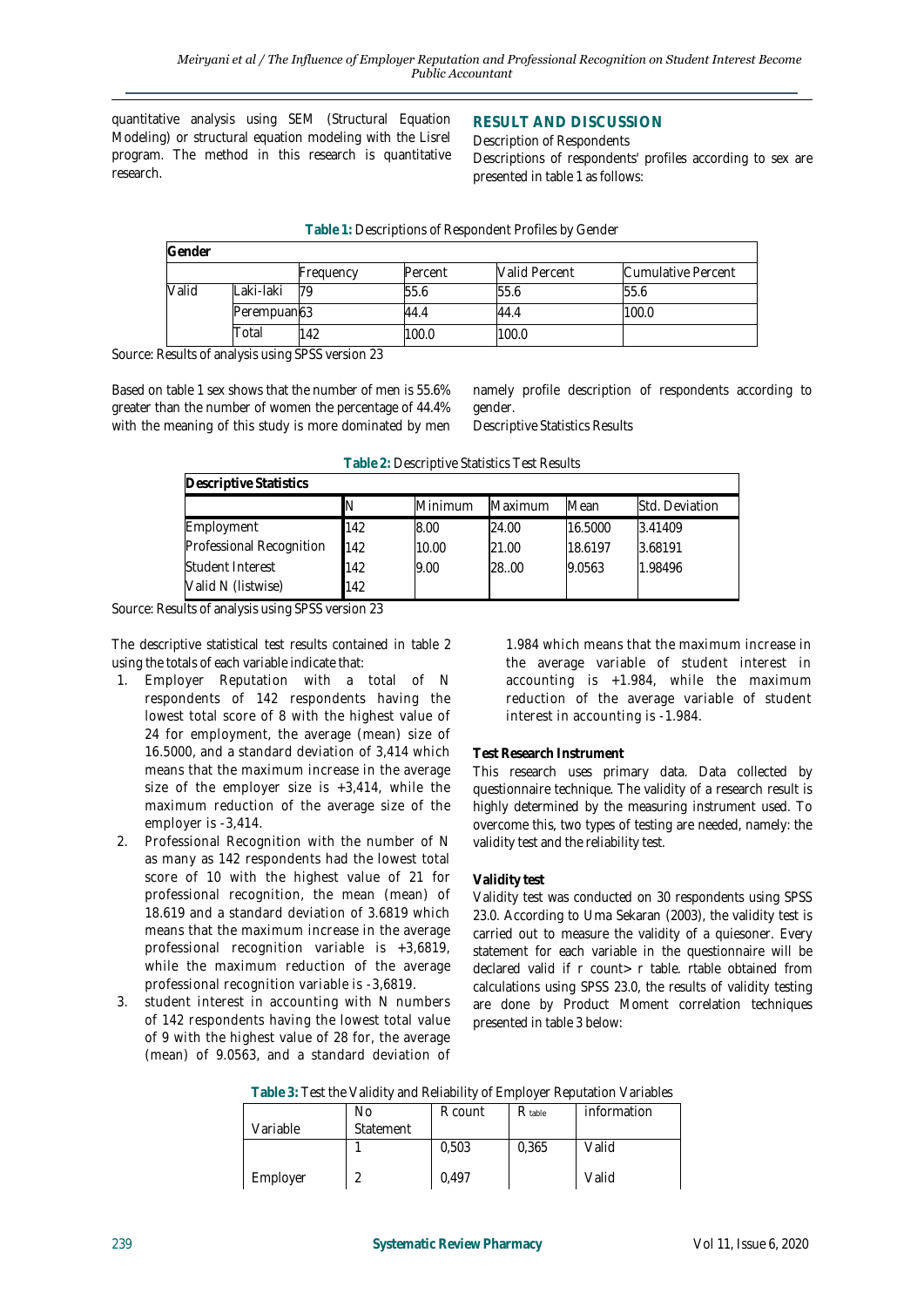|  | $\sim$<br>J | 0,393 | Valid |  |
|--|-------------|-------|-------|--|
|  | 4           | 0,872 | Valid |  |
|  | е<br>h<br>ر | 0,657 | Valid |  |

Source: Results of analysis using SPSS version 23

Based on table 3 above can show that all statements on the variable Employer is declared valid. Because Rhitung> Rtabel. Each can be seen that the statement item no 1 has a value of 0.503> 0.365, item no 2 has a value of 0.497> 0.365, item no 3 has a value of 0.393> 0.365, item no 4 has a value of 0.872> 0.365 and item no 5 has a value of 0.657> 0.365. Then it can be concluded as a whole for the variable Employer declared valid.

|                             | $\frac{1}{2}$ and $\frac{1}{2}$ . Then the state is the state interval is the contract of the state in the state is the state in the state in the state is the state in the state in the state in the state in the state in the state |                    |             |             |
|-----------------------------|---------------------------------------------------------------------------------------------------------------------------------------------------------------------------------------------------------------------------------------|--------------------|-------------|-------------|
|                             | No                                                                                                                                                                                                                                    | $R_{\text{count}}$ | $R_{table}$ | Information |
| Variable                    | Statement                                                                                                                                                                                                                             |                    |             |             |
|                             |                                                                                                                                                                                                                                       | 0,754              | 0,365       | Valid       |
| Professional<br>Recognition | 2                                                                                                                                                                                                                                     | 0,675              |             | Valid       |
|                             | 3                                                                                                                                                                                                                                     | 0,856              |             | Valid       |
|                             | 4                                                                                                                                                                                                                                     | 0,813              |             | Valid       |

**Table 4:** Test Validity and Reliability of Professional Recognition Variables

Source: Results of analysis using SPSS version 23

Based on table 4 above can show that all statements on the Professional Recognition variable are declared valid. Because Rhitung> Rtabel. Each can be seen that the statement item no 1 has a value of 0.754> 0.365, item no 2 has a value of 0.675> 0.365, item no 3 has a value of 0.856> 0.365, item no 4 has a value of 0.813> 0.365. Then it can be concluded as a whole for the Professional Recognition variable otherwise valid.

**Table 5:** Test the Validity and Reliability of Student Interest Variables

| Variable         | <b>No</b>      | R count | $R_{table}$ | Information |
|------------------|----------------|---------|-------------|-------------|
|                  | Statement      |         |             |             |
|                  |                | 0,802   | 0,365       | Valid       |
|                  |                |         |             |             |
| Student Interest | $\overline{2}$ | 0,667   |             | Valid       |
|                  | 3              | 0,618   |             | Valid       |
|                  | 4              | 0,453   |             | Valid       |
|                  |                |         |             |             |
|                  | 5              | 0,632   |             | Valid       |
|                  | 6              | 0,682   |             | Valid       |
|                  |                | 0,712   |             | Valid       |

Source: Results of analysis using SPSS version 23

Based on table 5 above can show that all statements on the Student Interest variable are declared valid. Because Rhitung> Rtabel. Each can be seen that the statement item no 1 has a value of 0.802> 0.365, item no 2 has a value of 0.667> 0.365, item no 3 has a value of 0.618> 0.365, item no 4 has a value of 0.453> 0.365, item no 5 has a value of 0.632> 0.365, item no 6 has a value of 0.682> 0.365 and item no 7 has a value of 0.712> 0.365. Then it can be concluded as a whole for the Student Interest variable is declared valid. Reliability Test

Data reliability in this study was tested using Inter-Item Consistency Reliability which saw Cronbach's coefficient alpha as a coefficient of reliability. An instrument is considered reliable if it has an alpha coefficient ( $\alpha$ ) of 0.6 or more. The basis of decision making according to Uma Sekaran (2003: 307) for a reliable instrument is:

1) If the alpha coefficient ( $\alpha$ ) test is greater than ( $\geq$ ) 0.6, then the statement in the questionnaire is worth using (reliable).

2) If the alpha coefficient ( $\alpha$ ) is less than (<) 0.6, then the statements in the questionnaire are not reliable.

The results of the reliability testing carried out with Cronbach's Coefficient Alpha are presented in the following table:

**Table 6:** Employer Variability Reliability Tests

| <b>Reliability Statistics</b> |            |
|-------------------------------|------------|
| Cronbach's Alpha              | N of Items |
| 0,786                         |            |

Source: Results of analysis using SPSS version 23

In the internal reliability test using the Cronbach Alpha  $(\alpha)$ formula that already exists in the SPSS 23.0 program for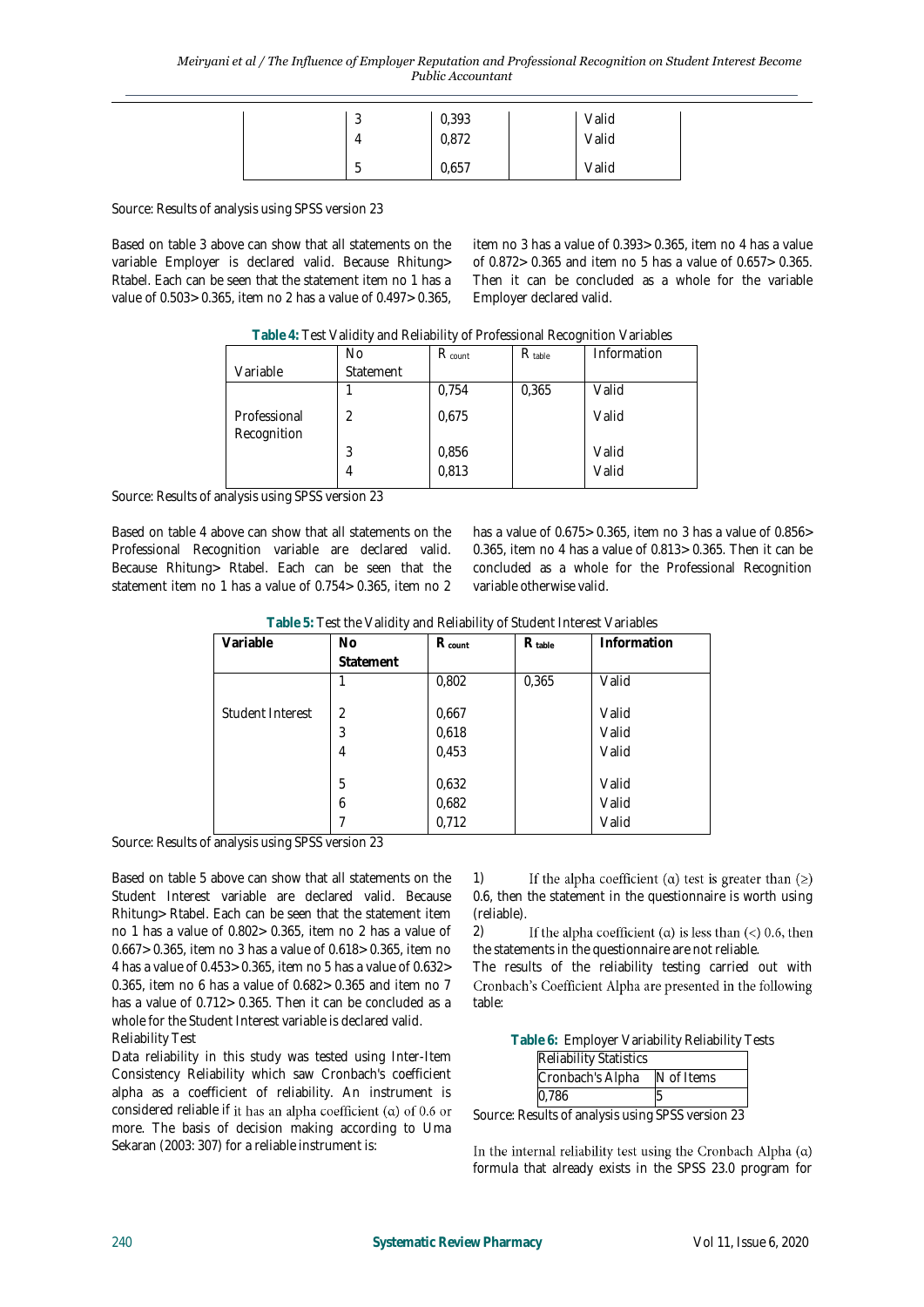windows. After calculated with the help of the SPSS 23.0 program for windows, an alpha value of 0.786 was obtained. This value is greater than 0.60 so it can be concluded that the statement items are reliable.

| Table 7: Reliability Tests for Professional Recognition                                                      |  |
|--------------------------------------------------------------------------------------------------------------|--|
| $\sqrt{2}$ $\frac{1}{2}$ $\frac{1}{2}$ $\frac{1}{2}$ $\frac{1}{2}$ $\frac{1}{2}$ $\frac{1}{2}$ $\frac{1}{2}$ |  |

| variables                     |            |
|-------------------------------|------------|
| <b>Reliability Statistics</b> |            |
| Cronbach's Alpha              | N of Items |
|                               |            |

Source: Results of analysis using SPSS version 23

In the internal reliability test using the Cronbach Alpha  $(\alpha)$ formula that already exists in the SPSS 23.0 program for windows. After calculated with the help of the SPSS 23.0 for windows program, an alpha value of 0.898 was obtained (see table 8 Reliability Statistics). This value is greater than 0.60 so it can be concluded that the statement items are reliable.

| Table 8: Financial Reliability Variability Test |            |  |
|-------------------------------------------------|------------|--|
| <b>Reliability Statistics</b>                   |            |  |
| Cronbach's Alpha                                | N of Items |  |
| 802                                             |            |  |

Source: Results of analysis using SPSS version 23

In the internal reliability test using the Cronbach Alpha  $(\alpha)$ formula that already exists in the SPSS 23.0 program for windows. After calculating with the help of the SPSS 23.0 program for windows, an alpha value of 0.802 (see table 9, Reliability Statistics) was obtained. This value is greater than 0.60 so that it can be concluded that the items are reliable.

|  | Table 9: Student Interest Variable Reliability Tests |
|--|------------------------------------------------------|
|--|------------------------------------------------------|

| <b>Reliability Statistics</b> |            |
|-------------------------------|------------|
| Cronbach's Alpha              | N of Items |
| .864                          |            |

Source: Results of analysis using SPSS version 23

In the internal reliability test using the Cronbach Alpha  $(\alpha)$ formula that already exists in the SPSS 23.0 program for windows. After calculated with the help of the SPSS 23.0 for windows program, an alpha value of 0.864 (see table 10

Reliability Statistics) was obtained. This value is greater than 0.60 so that it can be concluded that the items are reliable.

## **Hypothesis testing**

The hypothesis is tested through the path of analysis of the variables involved with the following results:

the path diagram results that illustrate the t-value of the influence of each research variable that is a reference in determining the significance of the influence of each variable. T value is said to be significant if it is higher than t table which is 1.96.

## **a. First Hypothesis Test**

The first hypothesis tested was: the employer had an effect on the students' interest in choosing a career to be a public accountant, obtained a value of  $t = 2.57$ . Because  $t > 1.96$  the null hypothesis is rejected, meaning that there is a positive influence from the employer on the students' interest in choosing a career as a public accountant.

## **b. Second Hypothesis Test**

The second hypothesis tested is: professional recognition influences students' interest in choosing careers to become public accountants. From the results of data analysis using path analysis, the value of  $t = 9.12$  was obtained. Therefore t > 1.96, the null hypothesis is rejected, meaning that there is a positive influence between professional recognition of students' interest in choosing careers to become public accountants.

## **c. Fourth Hypothesis Test**

The fourth hypothesis tested is: employer and professional recognition simultaneously influence student interest in choosing a career as a public accountant. From the results of data analysis using path analysis, obtained  $t = 7.42$ , because t > 1.96, it can be concluded that there is a positive influence Allegedly employer and professional recognition simultaneously on student interest in choosing a career to become a public accountant.

From the results of data analysis obtained goodness of fit as follows:

|  | Table 10: Data analysis |
|--|-------------------------|
|--|-------------------------|

| Index       | Score | Fit criteria | Information  |
|-------------|-------|--------------|--------------|
| Chi-square  | 0.000 | >0.05        | Fit          |
| NFI         | 0.89  | >0.90        | Marginal fit |
| <b>NNFI</b> | 0.89  | 0.93         | Marginal fit |
| CFI         | 0.91  | >0.90        | Fit          |
| IFI         | 0.91  | >0.90        | Fit          |

Source: Results of analysis using SPSS version 23

Normed Fit Index (NFI) values range from 0 to 1. Values get closer to 1, the better. NFI> 0.9 is good fit, while 0.08 <NFI <0.90 including marginal fit. Non-Normed Fit Index values range from 0 to 1. Values get closer to 1, the better. NNFI> 0.9 is good fit, while 0.08 <NNFI <0.90 including marginal fit. Comparative Fit Index (CFI) values range from 0 to 1.

Values get closer to 1, the better. CFI> 0.9 is good fit, while 0.08 <CFI <0.90 including marginal fit. Incremental Fit Index (IFI) values range from 0 to 1. The value is getting closer to 1 the better. IFI> 0.9 is good fit, whereas) .08 <IFI <0.90 including marginal fit. Based on the CFI index, IFI states that fit, NFI, NNFI are included in marginal fit.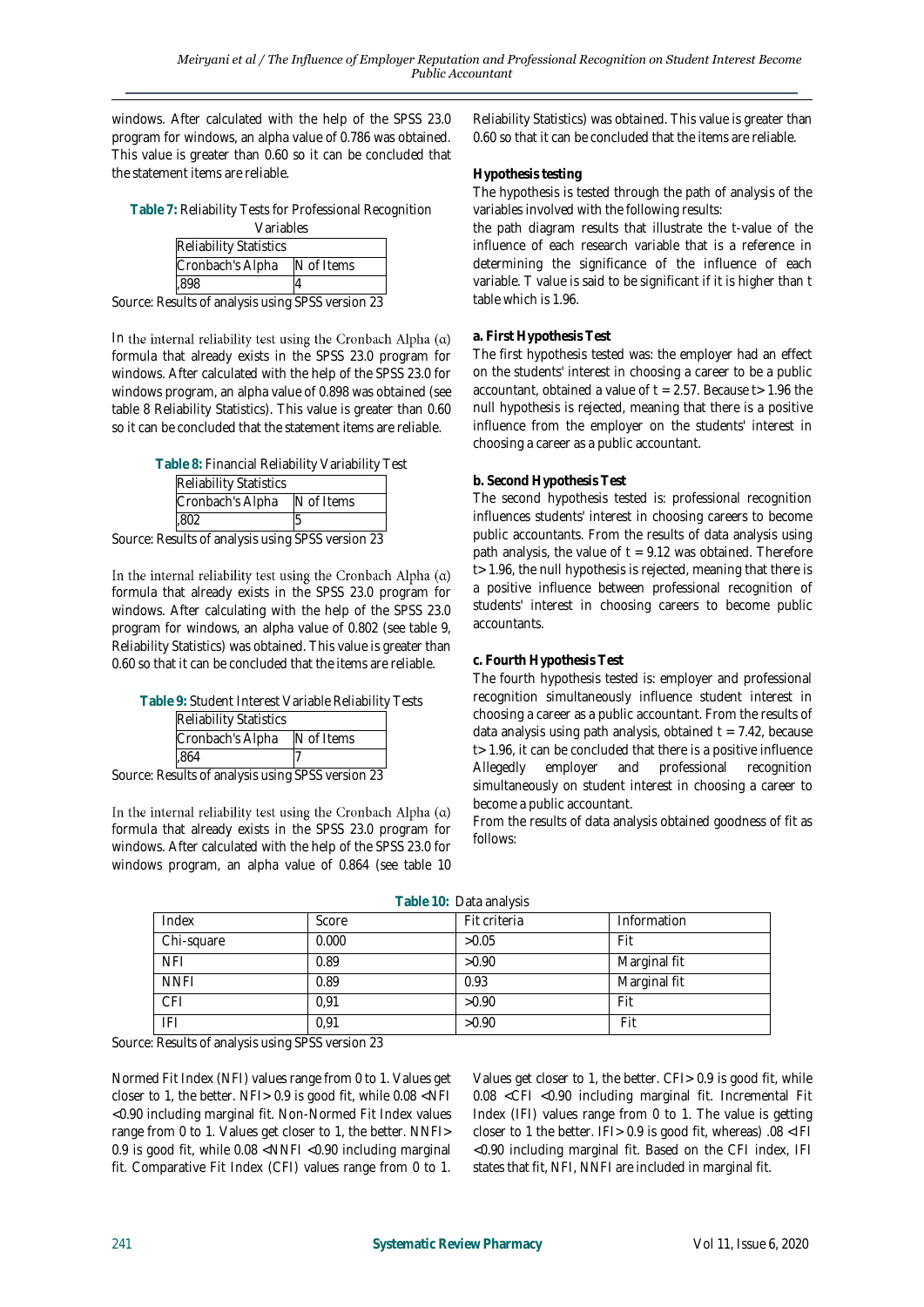## **DISCUSSION**

The influence of employer's influences students' interests in choosing careers to become public accountants.

Based on the results of T-Values and simultaneous data processing there are significant results, namely the value of t = 2.57. Because t> 1.96 the null hypothesis is rejected, meaning that there is a positive influence from the employer on the students' interest in choosing a career as a public accountant. These results provide simultaneous evidence that the provision of work has a significant effect on students' interest in choosing careers to become public accountants who help students to pursue careers in public accounting firms.

The effect of professional recognition influences students' interest in choosing a career as a public accountant

Based on the results of data processing there is a significant result that is obtained value of  $t = 9.12$ . Therefore  $t > 1.96$ , the null hypothesis is rejected, meaning that there is a positive influence between professional recognition of students' interest in choosing careers to become public accountants. These results provide empirical evidence that the positive influence of professional recognition in students in choosing a career as a public accountant is expected by the company.

The results of this study are supported by Vinny stephanie hidayat & enrico goiyardi The influence of top management support on the performance of accounting information systems. With the results of the study as follows The results of the study show that professional appreciation, the job market and the work environment have an influence on student interest in choosing a career as a public accountant in accounting students, then the hypothesis is accepted. And supported by other research by Maya Sari (2017) with the following research results. The results showed financial awards, professional training, professional recognition, social values, work, labor market considerations and personality for the selection of public accounting careers, both partially and simultaneously influenced with the variation stated in R2 of 26.4% while the remaining 73.6% is influenced by other variables not explained by this research model. The labor market variable has a significant influence on the choice of public accounting careers, while showing financial rewards, professional training, social value, work acupation does not have a significant effect on the choice of public accounting careers. Professional recognition and consideration of market use is the possibility of working with other experts, branching opportunities and recognition of achievement.

# **CONCLUSION**

Based on the analysis and discussion that has been carried out, this study examines "The influence of employers and professional recognition simultaneously influences students' interests in choosing careers to become public accountants". By using primary data in the form of a questionnaire distributed at Binus University. Then the results of this study can be concluded as follows:

1. Employer reputation influences student interest in choosing a career as a public accountant.

2. Professional recognition influences students' interest in choosing a career as a public accountant.

#### **Research Limitations**

The limitations experienced when doing this research. The limitations of the study were raised so that researchers would further consider the limitations of the study. Including the follow:

- 1. Limitations of the research sample, due to the appointment under study most of the students who have become alumni.
- 2. For further research can be multiplied by variables related to student interests.
- 3. Time limitations of researchers in student observation/interviews.

## **REFERENCES**

- 1. Abianti, S., & Pramono, H. (2015). Influential Factors in Predicting Career Selection of Public Accountants and Non-Public Accountants (Study of College Accounting Students in Purwokerto). Compartment, 133-136.
- 2. Benny, Ellya and Yuskar. (2006). Influence of Motivation on Accounting Student Interest to Join Accounting Professional Education (PPAK). National Symposium on Accounting IX, 54-55.Bimo, Walgito. (2015). Guidance and Counseling in Schools. 17-19.
- 3. Brown, Tom J, and Peter A Dacin. (2012). Corporate Associations and Consumer Product Responses. The Company and The Product, 23-25.
- 4. Budiamin, A. (2016). Development of Student Participation. Bandung: UPI Press.
- 5. Dayshandi. (2015). Character Education: Integrated Conception & Implementation in Family, College and Community Schools. Yogyakrta: Ar-Ruzz Media. Elsari. (2016). Business Development Analysis. Jakarta: Salemba Raya.
- 6. Fahriani. (2012). Influence of Motivation on Accounting Student Interest to Join Accounting Professional Education (PPAK). Journal of Science & Rised Accounting.
- 7. Ghozali, I. (2015). Structural Equation Modeling, Alternative Methods with Partial Least Square (PLS). Semarang: Diponegoro University Publisher Agency.
- 8. Kurniati, Eti. (2016). Accounting Development Strategies for Accounting Department Students. Jakarta: Kencana.
- Maharani, I. (2016). Analysis of Factors That Motivate Career Selection as a Public Accountant and Non-Public Accountant for Accounting Students in the Faculty of Economics and Business, Tanjungpura University. Journal of Accounting Scientific Review of the Faculty of Economics UNTAN, 44-47.
- 10. Meiryani. 2016. Influence of uncertainty and risks on the information systems. International Business Management 10(9), pp. 1713-1719.
- 11. Meiryani. 2018. The Factors that affect the quality of accounting information systems empirical testing in the state-owned enterprises. Journal of Theoretical